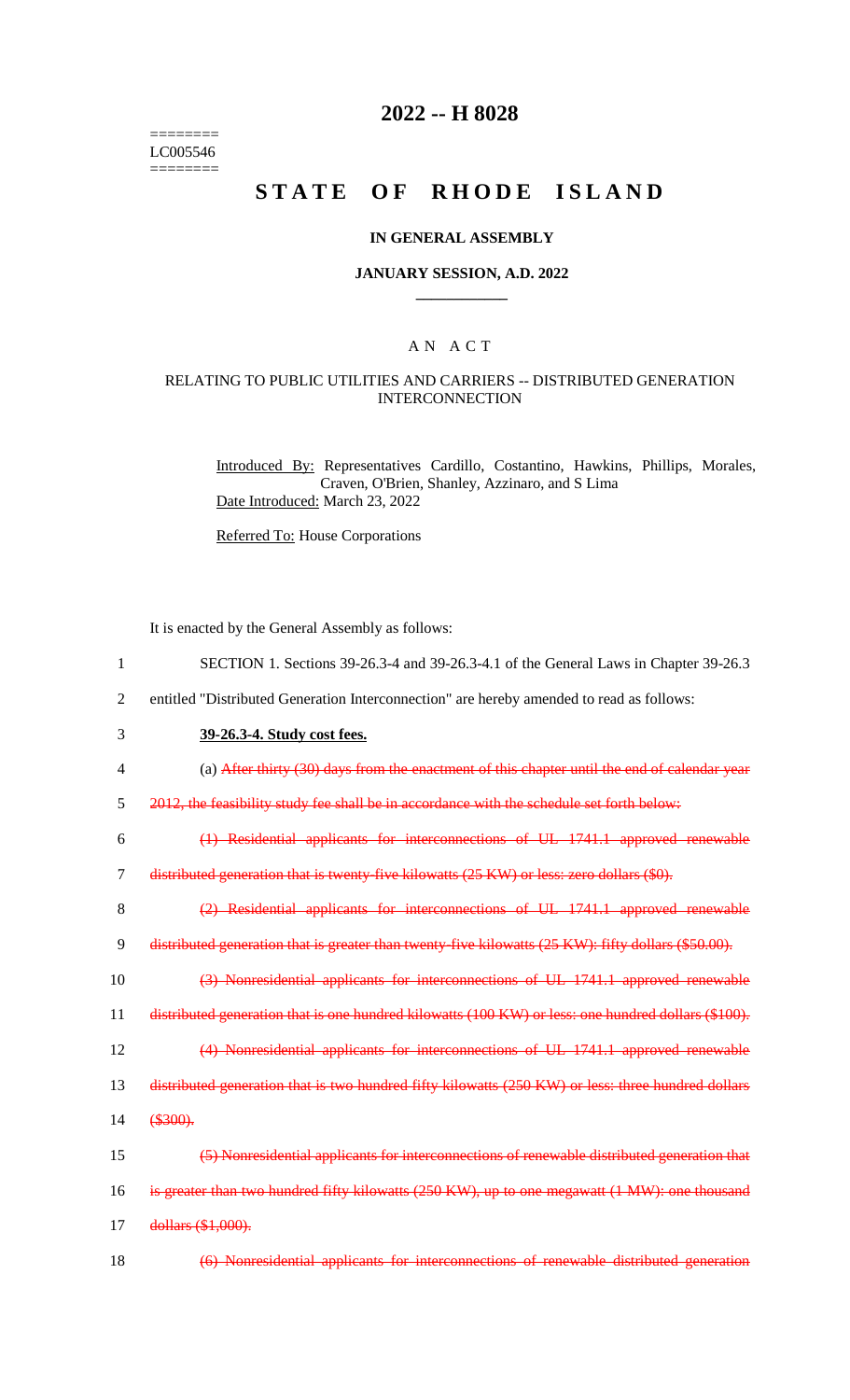#### 1 greater than one megawatt (1 MW): two thousand five hundred dollars (\$2,500).

 Beginning January 1, 2013, and for every year thereafter, the commission shall set a new fee schedule that is no less than what is specified herein. The purpose of the fee schedule is to provide a disincentive to applicants contemplating a renewable distributed-generation project from 5 requesting order of magnitude estimates unless they are serious about pursuing such projects, and to prevent the electric distribution company from charging more than it actually costs to conduct 7 such studies with all due efficiency. (b) After thirty (30) days from the enactment of this chapter until the end of calendar year 2012, the impact study fee shall be in accordance with the schedule set forth below: (1) Residential applicants for interconnections of UL 1741.1 approved renewable distributed generation that is twenty-five kilowatts (25 KW) or less: zero dollars (\$0). (2) Residential applicants for interconnections of UL 1741.1 approved renewable distributed generation that is greater than twenty-five kilowatts (25 KW): one hundred dollars (\$100). (3) Nonresidential applicants for interconnections of UL 1741.1 approved renewable distributed generation that is one hundred kilowatts (100 KW) or less: five hundred dollars (\$500) (4) Nonresidential applicants for interconnections of UL 1741.1 approved renewable distributed generation that is two hundred fifty kilowatts (250 KW) or less: one thousand five hundred dollars (\$1,500). (5) Nonresidential applicants for interconnections of renewable distributed generation that is greater than two hundred fifty kilowatts (250 KW), up to one megawatt (1 MW): five thousand dollars (\$5,000).

 (6) Nonresidential applicants for interconnections of renewable distributed generation 24 greater than one megawatt (1 MW): actual cost or ten thousand dollars (\$10,000), whichever is less except as set forth in subsection (c) of this section.

 Beginning January 1, 2013, and for every year thereafter, the commission shall set a new fee schedule that is no less than what is specified herein. The purpose of the impact study fee schedule is to assure that an applicant is responsible for paying a reasonable amount of the cost of 29 the study in advance of installing the distributed generation, but that the advance cost is justified 30 and is not so high as to discourage an applicant from pursuing a project.

 (c) To the extent that an impact study fee established under this section does not cover the reasonable cost of an impact study for a given nonresidential project that commences operation, the balance of these costs shall be recovered from such applicant through billings after the project is online. The electric distribution company may, at its sole election, offset net-metering credits or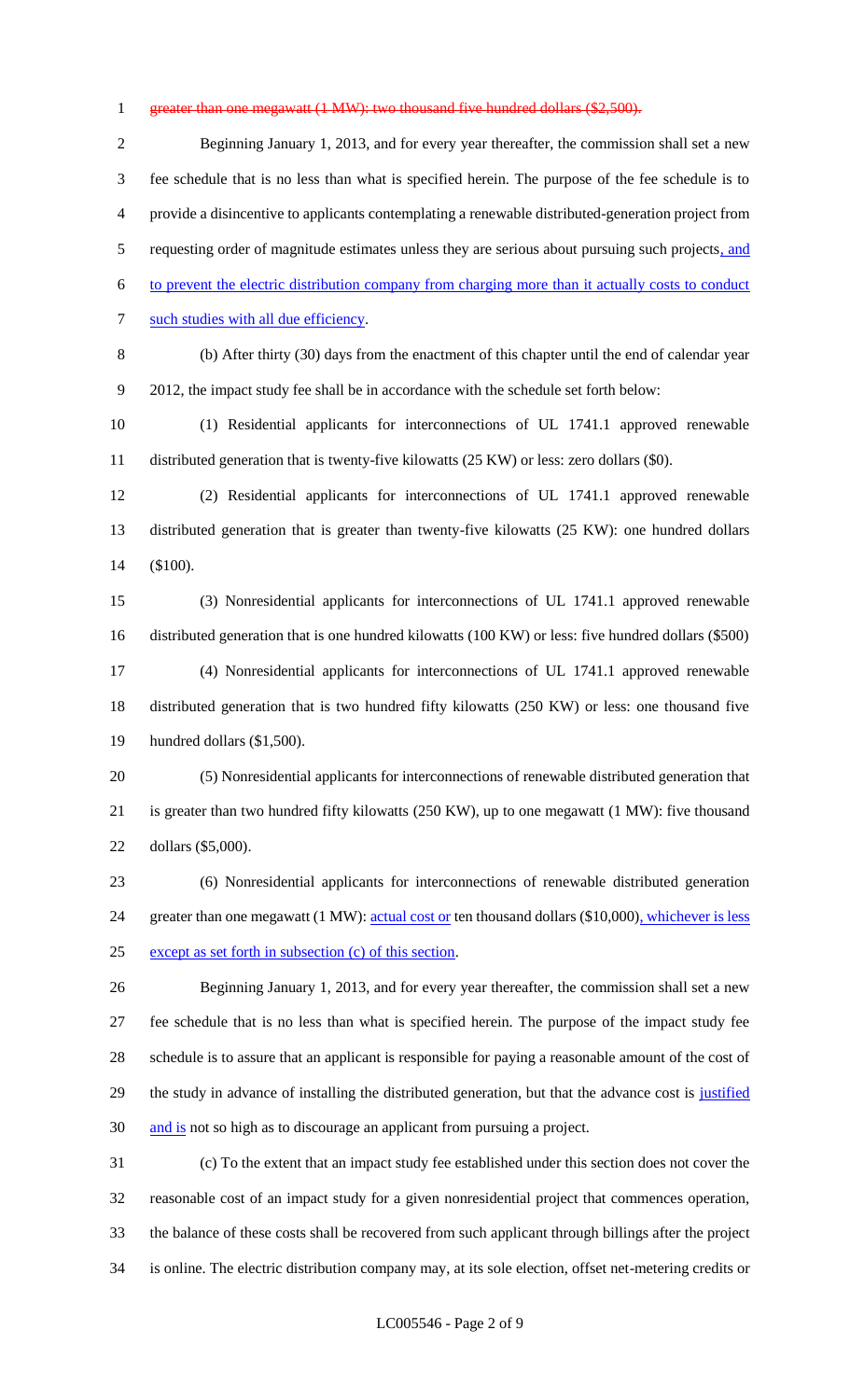1 any standard contract payments until the full fee(s) is reimbursed, if it finds it administratively 2 convenient to use that means of billing for the balance of the fee for a given project.

3 (d) The electric distribution company shall report the total number of interconnection 4 studies and its total charges to conduct feasibility and impact studies on each individual circuit in 5 Rhode Island, to the independent interconnection ombudsman appointed under § 39-26.3-4.1(h), 6 the division of public utilities and carriers, and the public utilities commission, no later than October 7 30, 2022, and update that report every six (6) months. The electric distribution company shall not 8 charge more than it costs to conduct any interconnection studies, or for time spent studying 9 feasibility or impact, that can be assessed based on prior studies, nor shall the electric distribution 10 company charge an interconnecting, renewable energy customer for indirect costs, overhead, profit 11 allocations or costs for any time spent responding to disputes related to those studies.

### 12 **39-26.3-4.1. Interconnection standards.**

13 (a) The electric distribution company may only charge an interconnecting, renewable 14 energy customer for any system modifications to its electric power system specifically necessary 15 for and directly related to the interconnection. The electric distribution company may not charge 16 an interconnecting, renewable energy customer for system improvements, including any upgrades 17 to the electric power system otherwise intended to comply with electric distribution company 18 standards or that otherwise benefit the system or that benefit any other interconnecting, renewable 19 energy customer; except as set forth in §§ 39-26.3-4.1(b), 39-26.3-4.1(c), and 39-26.3-4.1(g). 20 (b) If the public utilities commission determines that a specific system modification

21 benefiting other customers has been accelerated due to an interconnection request, it may order the 22 interconnecting customer to fund the modification subject to repayment of the depreciated value of 23 the modification within ninety (90) days of completion of the modification as of the time the 24 modification would have been necessary as determined by the public utilities commission. Any 25 system modifications benefiting other customers shall be included in rates as determined by the 26 public utilities commission. The electric distribution company shall provide an industry standard 27 estimate-level detailed audit and line-item budget account of its actual cost to the interconnecting, 28 renewable energy customer with every cost estimate it issues and within ninety (90) days of 29 completing any system modifications, always including any and all supporting records and 30 documentation.

 (c) If an interconnecting, renewable energy customer is required to pay for system modifications and a subsequent renewable energy or commercial customer relies on those modifications to connect to the distribution system within ten (10) years of the earlier interconnecting, renewable energy customer's payment, the subsequent customer will make a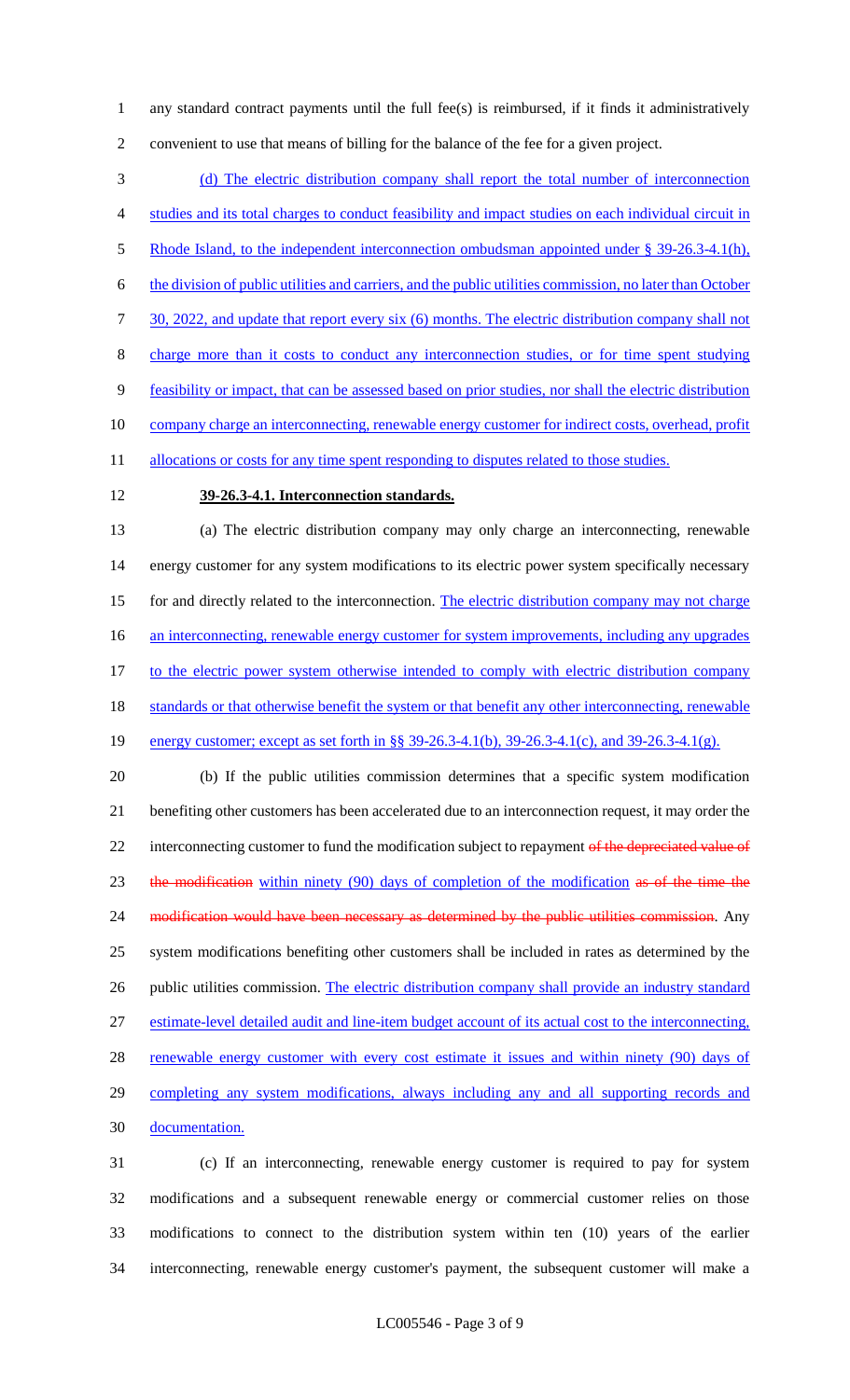1 prorated contribution toward the cost of the system modifications that will be credited to the earlier 2 interconnecting, renewable energy customer as determined by the public utilities commission.

3 (d) An electric distribution company shall acknowledge to the interconnecting, renewable 4 energy customer receipt of an application to initiate the interconnection process within three (3) 5 business days of receipt. The electric distribution company shall notify the interconnecting, 6 renewable energy customer in writing within ten (10) business days of receipt that the application 7 is or is not complete and, if not, advise what is missing of any and all elements of the application 8 that are materially incomplete within the ten (10) business days. Once the incomplete items that are 9 material to the interconnection process are addressed, the electric distribution company shall 10 conduct a supplemental completeness review and application screens, within no more than five (5) 11 business days, notifying the applicant which interconnection process will be followed, whether 12 their application is still materially incomplete or deficient, provide a complete and specific list of 13 any and all incomplete items or deficiencies along with specific detailed instructions or 14 recommendations, as to why items are deficient and how to correct any remaining deficiencies, in 15 a form that enables the applicant to fully address them. Once all materially deficient items are then 16 addressed, the electric distribution company shall issue a final decision on all screens and on which 17 interconnection process shall be followed within two (2) days. As long as the applicant provides 18 all requested information within ten (10) days of the request, the interconnection deadlines in this 19 section will not be extended. The electric distribution company shall maintain an example of a 20 complete, detailed and current model interconnection application, with all required attachments and 21 supplemental information, in an easily accessible location on its website for ease of reference, 22 which shall be updated within five (5) calendar days of any update to any of the electric distribution 23 company's technical standards or specifications for interconnection, as set forth in § 39-26.3-4.1(i). 24 Any disputes regarding whether and when an application to initiate the interconnection process is 25 complete shall be resolved expeditiously at the public utilities commission. The maximum time 26 allowed between the date of the completed application and delivery of an executable 27 interconnection service agreement shall be one hundred seventy-five (175) calendar days or two 28 hundred (200) calendar days if a detailed study is required. All electric distribution company system 29 modifications must be completed by the date which is the later of: (1) No longer than two hundred 30 seventy (270) calendar days, or three hundred sixty (360) calendar days if substation work is 31 necessary, from the date of the electric distribution company's receipt of the interconnecting, 32 renewable energy customer's executed interconnection service agreement; or (2) The 33 interconnecting, renewable energy customer's agreed-upon extension of the time between the 34 execution of the interconnection service agreement and interconnection as set forth in writing as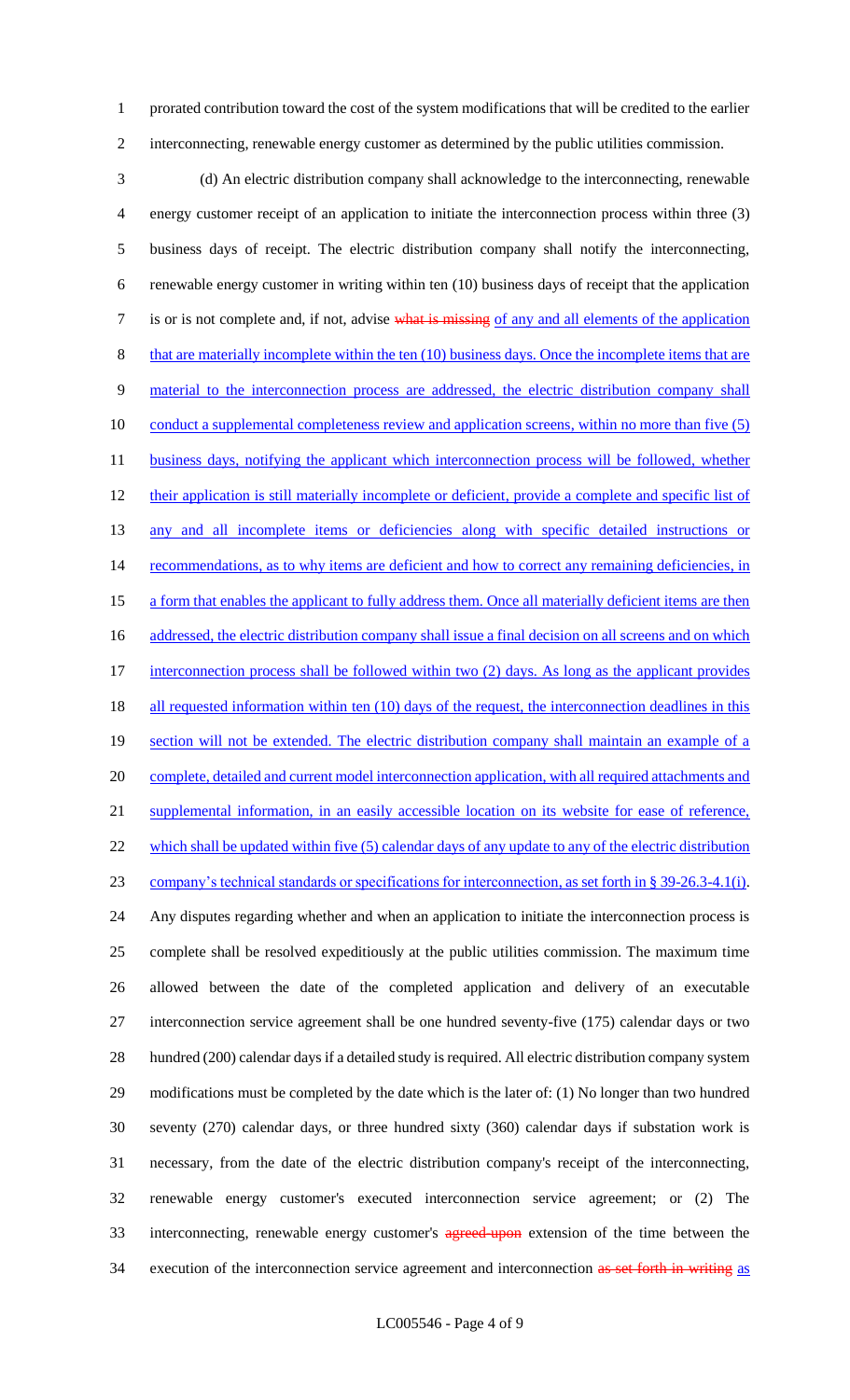1 agreed to by the electric distribution company in writing. All deadlines herein are subject to all 2 payments being made in accordance with the distributed-generation interconnection tariff on file 3 with the public utilities commission and the interconnection service agreement. These system 4 modification deadlines cannot be extended due to interconnecting, renewable energy customer 5 delays in providing required information, all of which must be requested and obtained before 6 completion of the impact study. The deadlines for completion of system modifications will be 7 extended only to the extent of events that are clearly not under the control of the electric distribution 8 company or their affiliates, such as extended prohibitive weather, union work stoppage or force 9 majeure, or third-party delays, including, without limitation, delays due to ISO-NE requirements 10 not attributable to electric distribution company or its affiliates actions, and that cannot be resolved 11 despite commercially reasonable efforts. The electric distribution company shall notify the 12 interconnecting, renewable energy customer in writing of the start of any claimed deadline 13 extension as soon as practicable, its cause and when it concludes, all in writing. and within five (5) 14 calendar days of occurrence, to allow for customer intervention and involvement by the 15 interconnecting, renewable energy customer, shall inform that customer of the cause and expected 16 length of the delay, and shall provide a detailed written explanation and documentation of such 17 cause. The electric distribution company shall respond within five (5) calendar days, in writing to 18 an interconnecting, renewable energy customer's request for additional information and documents, 19 relating to the cause of the delay and the expected length of the delay. Any actual or consequential, 20 indirect, incidental special, or punitive Any actual damages that a court of competent jurisdiction 21 orders the electric distribution company to pay to incurred by an interconnecting, renewable energy 22 customer as a direct result of the electric distribution company's failure to comply with the 23 requirements of this subsection shall be payable to the interconnecting, renewable energy customer 24 by its the electric distribution company's shareholders and may not be recovered from customers, 25 provided that the total amount of damages awarded for any and all such claims shall not exceed, in 26 the aggregate, an amount equal to the amount of the incentive the electric distribution company 27 would have earned as provided for in  $\frac{8}{5}$  39-26.6-12(j)(3) and 39-26.1-4 in the year in which the 28 system modifications were required to be completed. In no event shall the electric distribution 29 company be liable to the interconnecting, renewable energy customer for any indirect, incidental, 30 special, consequential, or punitive damages of any kind whatsoever as a result of the electric 31 distribution company's failure to comply with this section.

32 (e) On or before September 1, 2017, the public utilities commission shall initiate a docket 33 to establish metrics for the electric distribution company's performance in meeting the time frames 34 set forth herein and in the distributed-generation interconnection standards approved by the public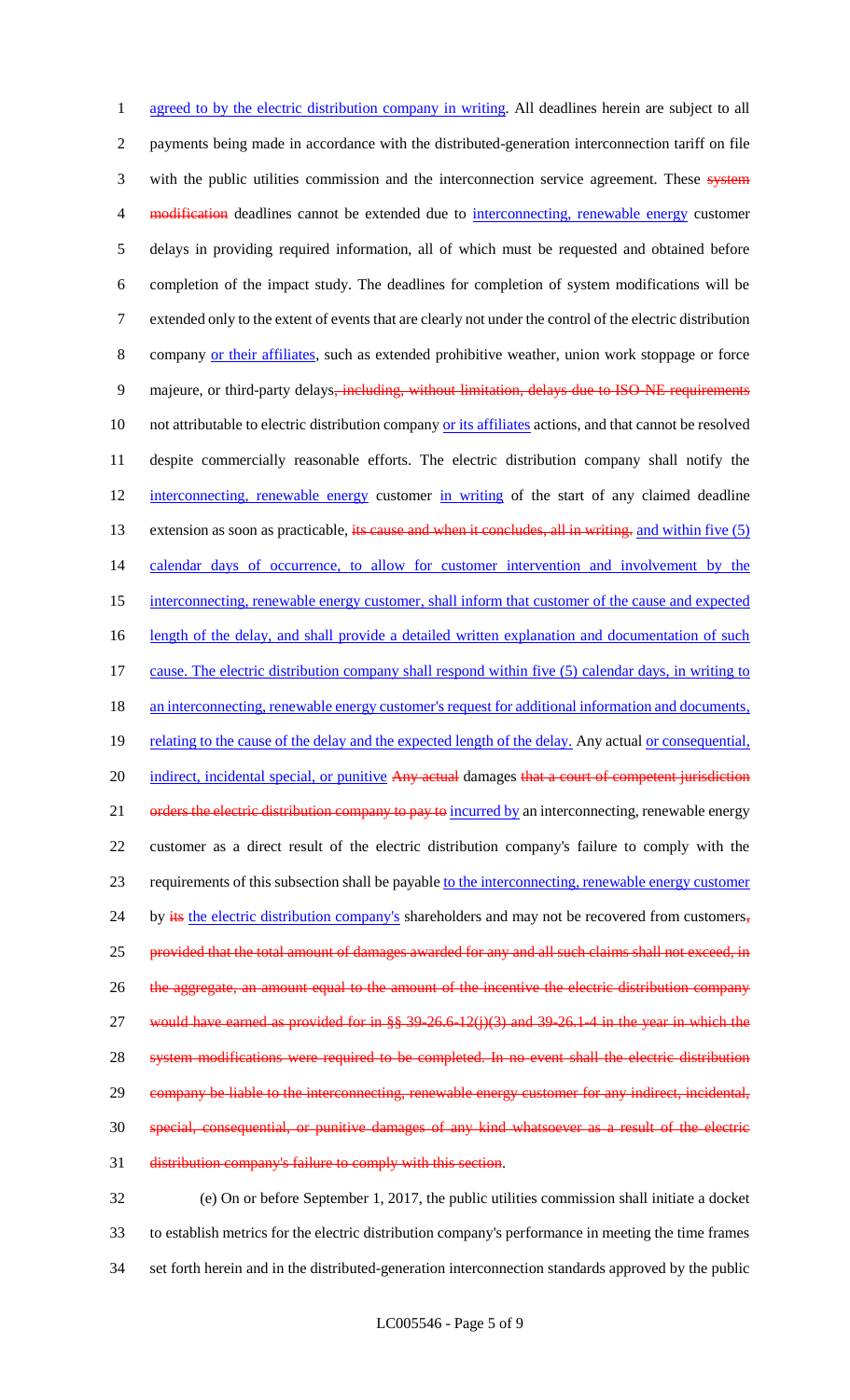utilities commission. The public utilities commission may include incentives and penalties in the performance metrics.

 (f) The proposed interconnection of any new renewable energy resource that replaces the same existing renewable energy resource of the same or less nameplate capacity that has been in operation in the twelve (12) months preceding notification of the replacement shall be subject to a sixty-day (60) review. The purpose of such sixty-day (60) review is to allow the electric distribution company to determine whether any system modifications are required to support the interconnection of the replacement renewable energy resource. If there is a need for system modifications because of an interconnection policy change implemented by the electric distribution company, then the system modification may be included in rates as determined by the public utilities commission. If there is a need for system modifications only because of a change in the rating or utility disturbance response that adversely affects the impact of the facility on the distribution system, then the interconnecting, renewable energy customer shall be responsible for 14 the cost of the system modifications.

- (g) If the electric distribution company's impact study estimate for system modifications 16 exceeds one hundred thousand dollars (\$100,000), the interconnecting, renewable energy customer 17 shall have the option to either self-perform or third-party contract for the system modification 18 subject to the following conditions:
- (1) The engineering, procurement and construction of the system modifications shall comply with all requirements of law and regulation to which the electric distribution company would be subject in the engineering, procurement and construction of electric power system facilities;
- (2) The modifications shall be implemented and tested in accordance with the electric power system's company documented design standards;
- (3) The interconnecting, renewable energy customer is able to self-perform the system 26 modifications, either on its own or in conjunction with third-party service providers, in the most cost-effective manner (considering all qualified proposals by other interconnecting, renewable
- 28 energy customers at the time); and
- (4) The electric distribution company shall respond within ten (10) business days to requests for any information made to it by the interconnecting, renewable energy customer related 31 to the system modifications. Upon receiving reasonable prior notice from the electric distribution company, the interconnecting, renewable energy customer shall provide reasonable physical access to the system modifications during construction. Third-party service providers shall be selected from the electric distribution company's approved vendor list, to be developed no later than October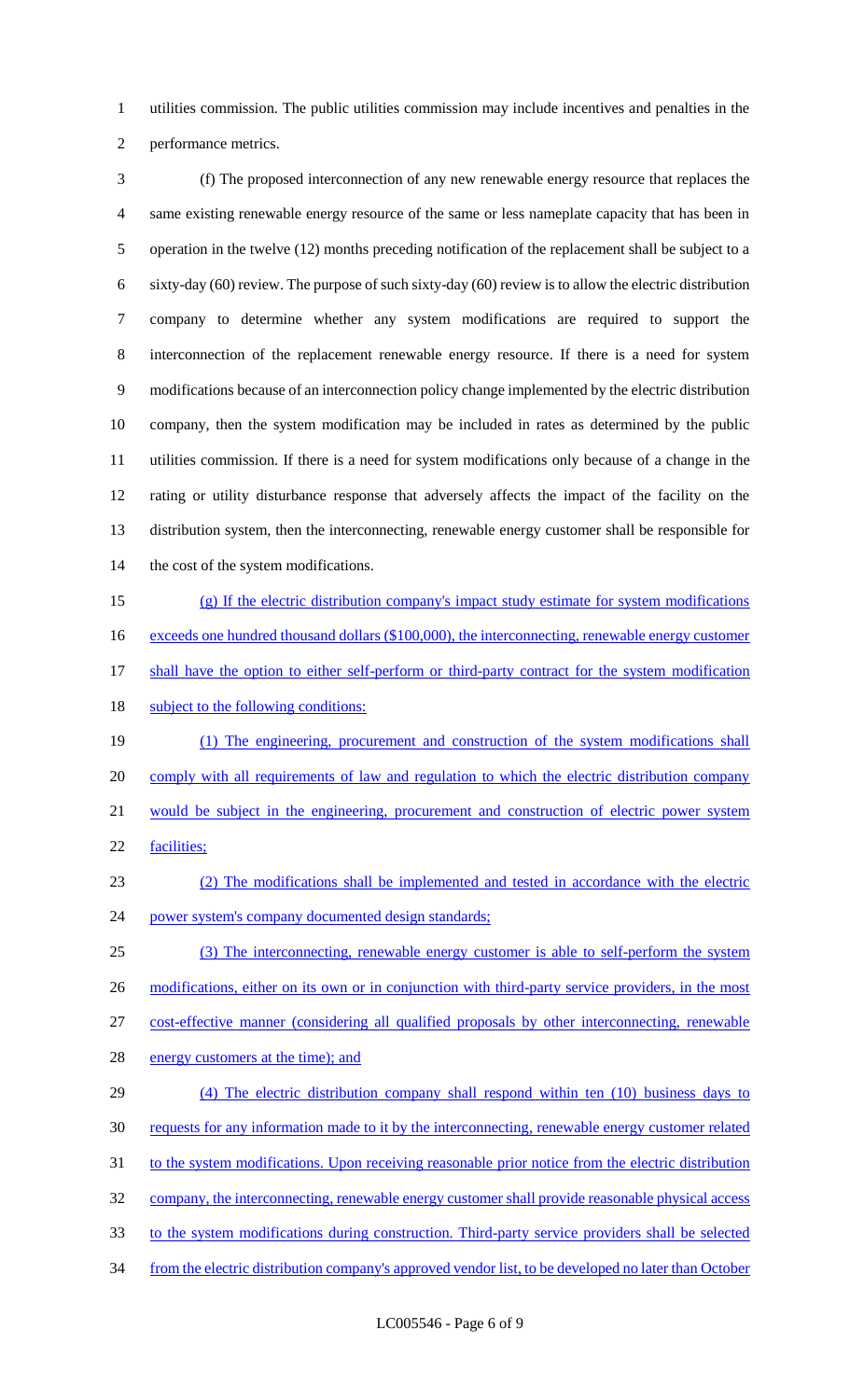1 30, 2022, and updated regularly and to contain no less than three (3) qualified vendors per technical 2 discipline. The self-performing interconnecting customer will provide an industry standard 3 estimate-level detailed audit and line item budget account of its actual cost with every cost estimate 4 it issues and within ninety (90) days of completing any system modifications, including any and all 5 supporting records and documentation. 6 (h) On or before September 1, 2022, the public utilities commission, in consultation with 7 the office of energy resources, shall appoint and oversee a neutral, qualified third-party ombudsman 8 to oversee the distribution company's administration of interconnection, to ensure that the 9 interconnection process works efficiently to serve the purposes of Rhode Island's energy plan and 10 policy. The appointed ombudsman shall oversee and supervise any and all elements of the 11 interconnection process including, but not limited to: providing dispute resolution assistance upon 12 written request by a party to a dispute, under the interconnection tariff, planning and management 13 of infrastructure safety and reliability investments and all other investments to ensure and facilitate 14 access to the distribution system; processing of applications; management of queue position; 15 interactions with ISO-NE; implementation of system modifications; and administration and 16 exemptions to the interconnection tax. This position shall be funded first out of any excess 17 interconnection study fees assessed to interconnecting, renewable energy customers as determined 18 in the review conducted under § 39-26.3-4(d) and then, any remaining amount shall be paid for, in 19 equal shares, by: 20 (1) The interconnecting, renewable energy customers, on a pro rata share, based on the 21 previous year's interconnection load; and 22 (2) The electric distribution company. 23 (i) The electric distribution company shall host an eight (8) member Rhode Island 24 interconnection technical services committee (RI-ITSC) comprised of representatives of the 25 electric distribution company (two (2) members at least one of which will have experience in the 26 technical aspects of interconnection and which member shall be the chair of the RI-ITSC), the 27 Rhode Island office of energy resources (one member), the division of public utilities and carriers 28 (one member), industry (three (3) members, with at least one of the members having experience in 29 the technical aspects of interconnection), and ISO-NE (one member). When the electric distribution 30 company is considering changes that are likely to materially impact proposed interconnected

- 31 facilities or future applications, the electric distribution company shall provide a draft of the
- 32 proposed changes to its standards to the RI-ITSC and interconnecting, renewable energy customers
- 33 with potentially impacted applications prior to those changes going into effect and, where
- 34 practicable, the electric distribution company will take into consideration feedback from the RI-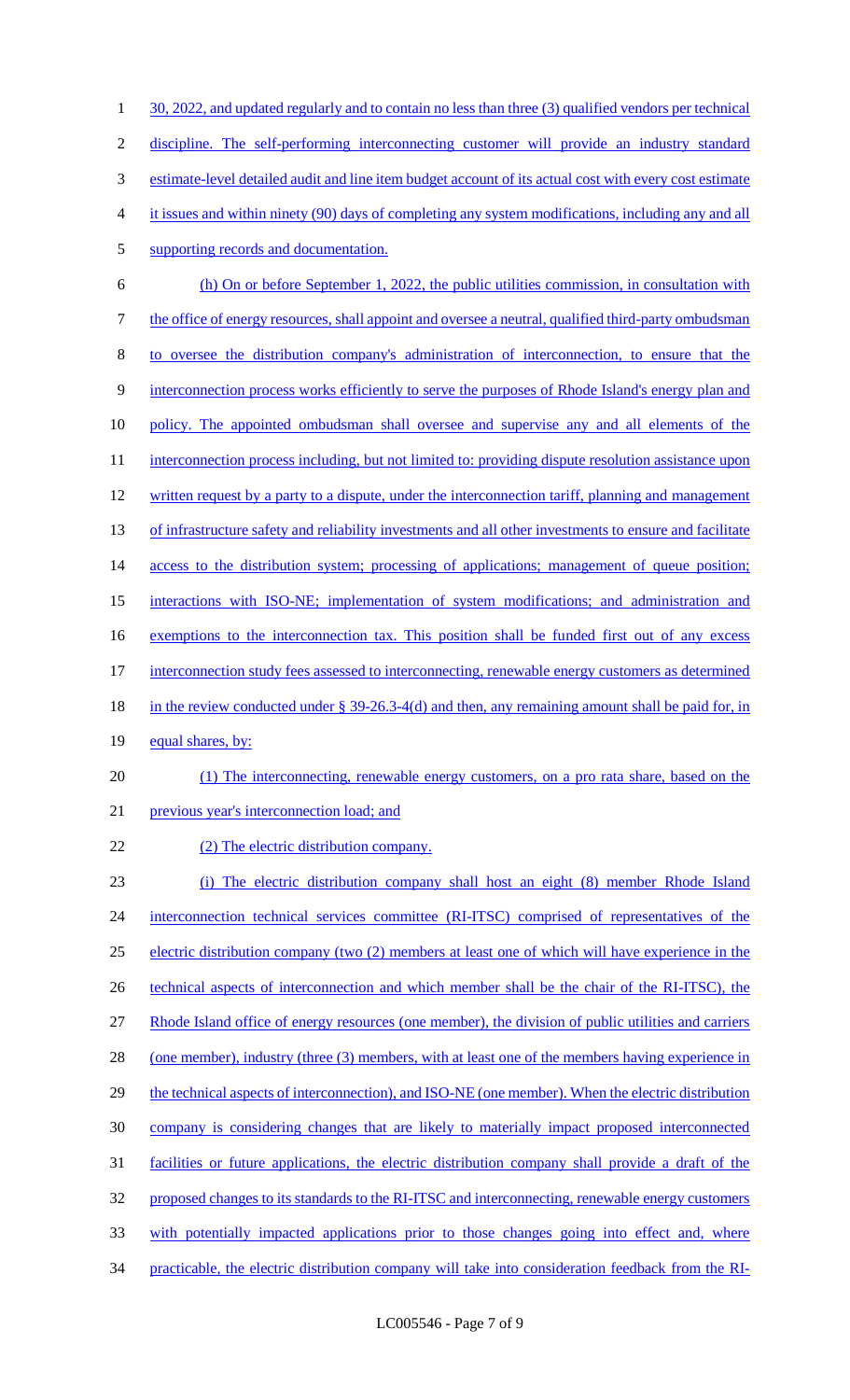1 ITSC about how such changes would impact interconnecting, renewable energy customers.

 (j) The electric distribution company shall not change its technical standards or specifications for interconnection, as addressed in the electric distribution company's Electrical Service Bulletin 756 where applicable to Rhode Island "Requirements for Parallel Generation 5 Connected to a National Grid owned EPS" or otherwise, without approval of the public utilities commission and without properly publishing any such changes to interconnecting, renewable 7 energy customers no less than thirty (30) days before implementation. Any changed interconnection standards will not apply to renewable energy projects with complete interconnection applications. (k) The electric distribution company's interconnection application process shall inform 10 interconnecting, renewable energy customers of the procedure to certify qualification and pursue 11 the Internal Revenue Service's safe harbor against the contribution in aid of construction tax, 12 exempting interconnections designed to send electricity to the electric distribution company. (l) The electric distribution company shall not prohibit the crossing of a public way by the 14 interconnecting, renewable energy customer with any equipment. The electric distribution company shall work with the interconnecting, renewable energy customer to allow such a crossing in any existing or proposed electric distribution facilities owned by the electric distribution 17 company. SECTION 2. This act shall take effect thirty (30) days after enactment and shall apply prospectively to all phases of the interconnection process that have yet to commence as of the effective date.

======== LC005546 ========